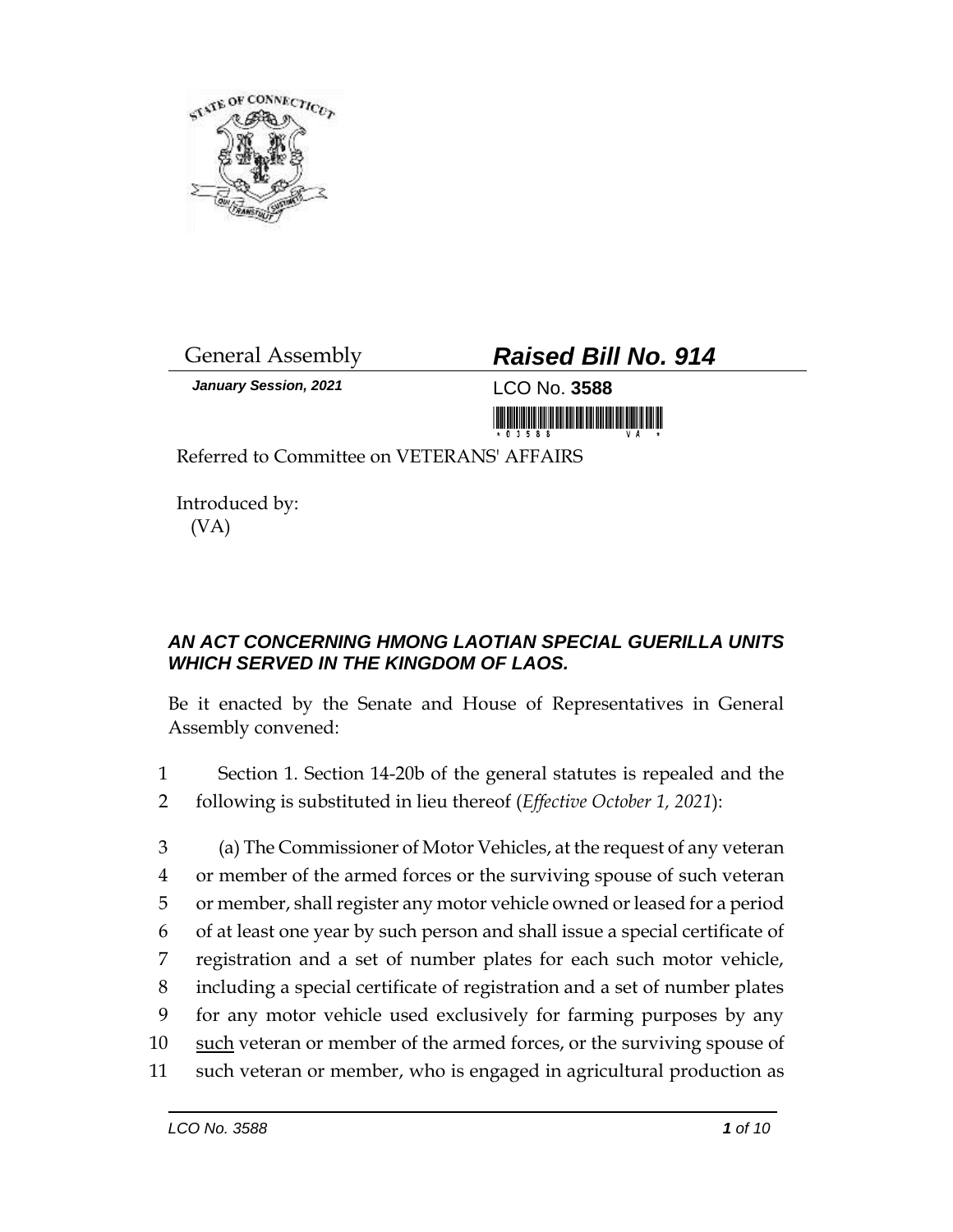a trade or business. The plates shall expire and be renewed as provided in section 14-22. The commissioner shall charge a fee for such plates, which fee shall cover the entire cost of making such plates and shall be in addition to the fee for registration of such motor vehicle. As used in this subsection, **[**"member of the armed forces"**]** "armed forces" has the same meaning as provided in section 27-103 and "veteran" means any person (1) honorably discharged from, or released under honorable conditions from active service in, the armed forces, or (2) with a qualifying condition, as defined in section 27-103, who has received a discharge other than bad conduct or dishonorable from active service in the armed forces.

 (b) (1) The Commissioner of Motor Vehicles, at the request of any person who was a member of the Hmong Laotian special guerilla units, which units served in the United States secret war in the Kingdom of Laos during the Vietnam War, or the surviving spouse of such person, and after verification from the Department of Veterans Affairs as set forth in subdivision (2) of this subsection, shall register any motor vehicle owned or leased for a period of at least one year by such person and shall issue a special certificate of registration and a set of number plates for each such motor vehicle, including a special certificate of registration and a set of number plates for any motor vehicle used exclusively for farming purposes by any such person, or the surviving spouse of such person, who is engaged in agricultural production as a trade or business. The plates shall expire and be renewed as provided in section 14-22. The commissioner shall charge a fee for such plates, which fee shall cover the entire cost of making such plates and shall be in addition to the fee for registration of such motor vehicle. (2) Any person who was a member of the Hmong Laotian special

 guerilla units, or the surviving spouse of such person, may submit a request to the Department of Veterans Affairs to be listed as a veteran, based on such service, for the purpose of obtaining a special certificate of registration and a set of number plates set forth in subdivision (1) of this subsection. Such person, or the surviving spouse of such person, shall provide to said department (A) an affidavit stating (i) when such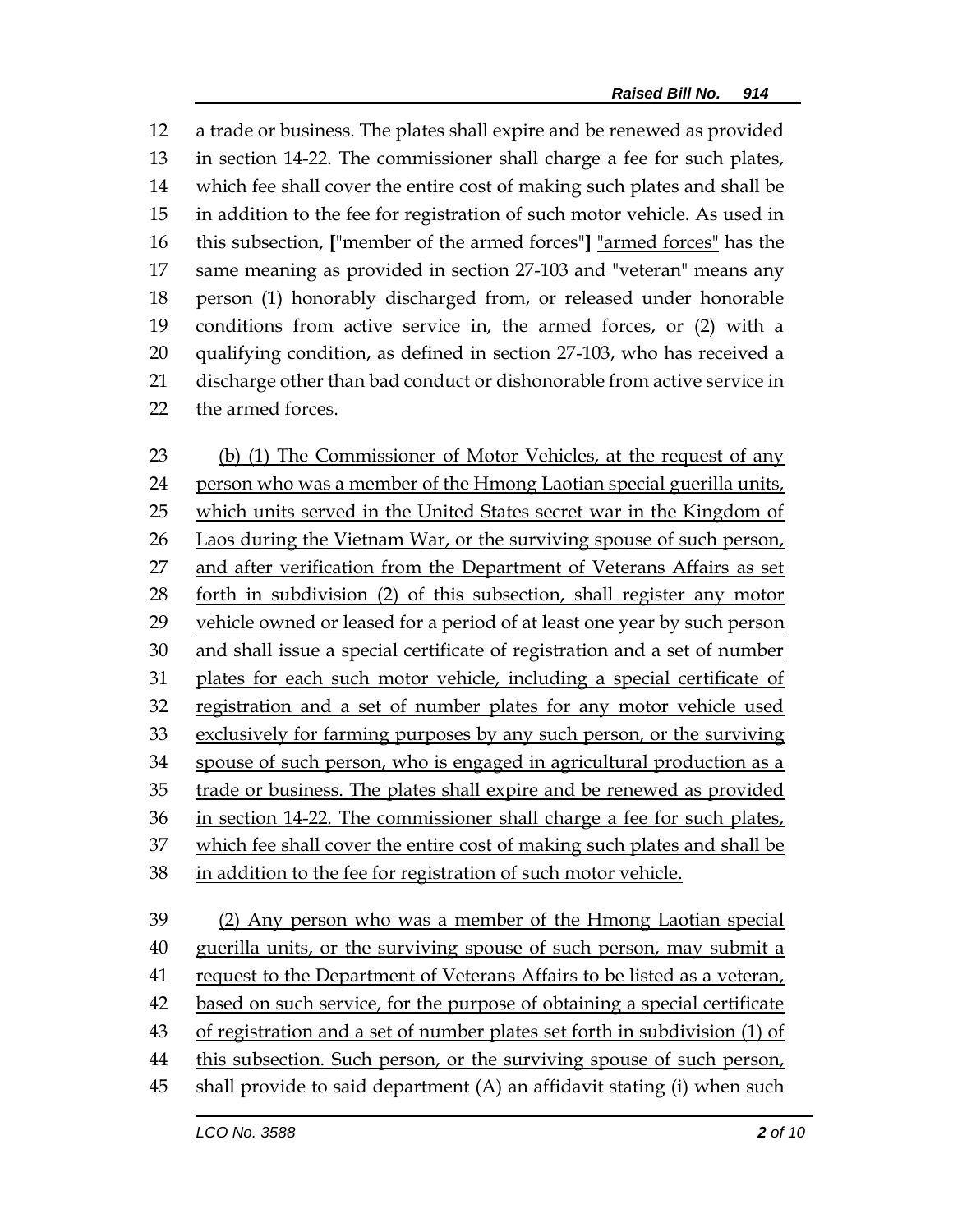person served, (ii) where such person served, (iii) the unit in which such 47 person served, and (iv) the capacity in which such person served; (B) any available corroborating witness affidavits; (C) any available official documentation of service; and (D) any other documents supporting such person's or such surviving spouse's affidavit. Said department 51 shall, not later than thirty days after receipt of such request, verify 52 whether such person was a member of the Hmong Laotian special guerilla units and, if so, notify the Commissioner of Motor Vehicles of such request and verification.

 **[**(b)**]** (c) Any such member of the armed forces who is dishonorably discharged shall return such plates to the commissioner not later than thirty days after such discharge. The commissioner shall not renew such plates for any motor vehicle owned or leased by any such member of the armed forces who is dishonorably discharged.

 Sec. 2. Section 14-36h of the general statutes is repealed and the following is substituted in lieu thereof (*Effective October 1, 2021*):

 (a) Each motor vehicle operator's license issued by the Commissioner of Motor Vehicles in accordance with section 14-36 and each identity card issued by said commissioner in accordance with section 1-1h shall contain the following: (1) The person's full legal name; (2) the person's date of birth; (3) the person's gender; (4) the person's height and eye color; (5) the person's assigned operator's license or identity card number; (6) the person's address of principal residence in this state; (7) the person's signature; (8) the person's photograph or digital image; and (9) if applicable, the person's status as a veteran, as provided in **[**subsection**]** subsections (e) and (f) of this section.

 (b) If any person does not reside in any state, territory or possession of the United States because such person is on active military duty with the United States Armed Forces, and such person's home state of record is Connecticut, as reflected in the records of the Department of Defense, Department of Homeland Security or any department under which the United States Coast Guard operates, such person may obtain a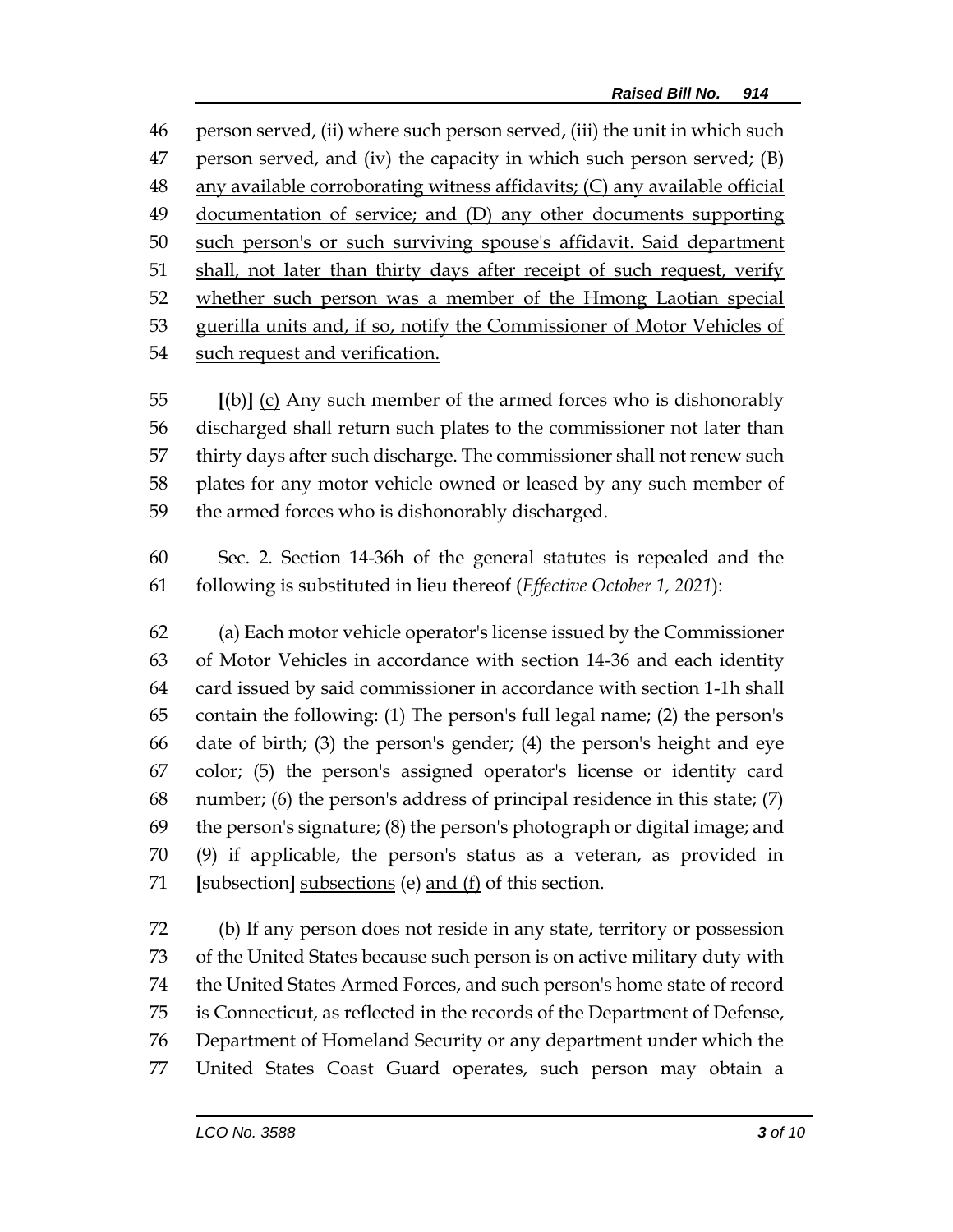Connecticut operator's license or identity card, provided such person: (1) Does not have an operator's license or identity card issued by another state, territory or possession of the United States, or surrenders any such license or identity card; (2) has a current APO or FPO mailing address; (3) designates such person's home address as 60 State Street, Wethersfield, CT 06161; and (4) meets all other requirements for obtaining an operator's license or identity card in this state.

 (c) The commissioner shall provide that each such license or identity card document contains physical security features designed to prevent tampering, counterfeiting or duplication of the document.

 (d) Each such document shall also contain one or more machine- readable technology feature or component, including, but not limited to, a bar code or magnetic strip.

 (e) Any person who is a veteran may submit a request to the Department of Veterans Affairs to have his or her status as a veteran contained on his or her motor vehicle operator's license or identity card. Said department shall, not later than thirty days after receipt of such request, verify whether such person is a veteran and, if so, notify the Commissioner of Motor Vehicles of such request and verification. The Commissioner of Motor Vehicles shall indicate such person's status as a veteran on any motor vehicle operator's license or identity card issued to such person upon original issuance or renewal of a motor vehicle operator's license or identity card or upon issuance of a duplicate motor vehicle operator's license or identity card.

 (f) (1) Any person who was a member of the Hmong Laotian special guerilla units, which units served in the United States secret war in the Kingdom of Laos during the Vietnam War, may submit a request to the Department of Veterans Affairs to be listed as a veteran, based on such service, on his or her motor vehicle operator's license or identity card. Said department shall, not later than thirty days after receipt of such request and the documents required under subdivision (2) of this 109 subsection, verify whether such person was such a member and, if so,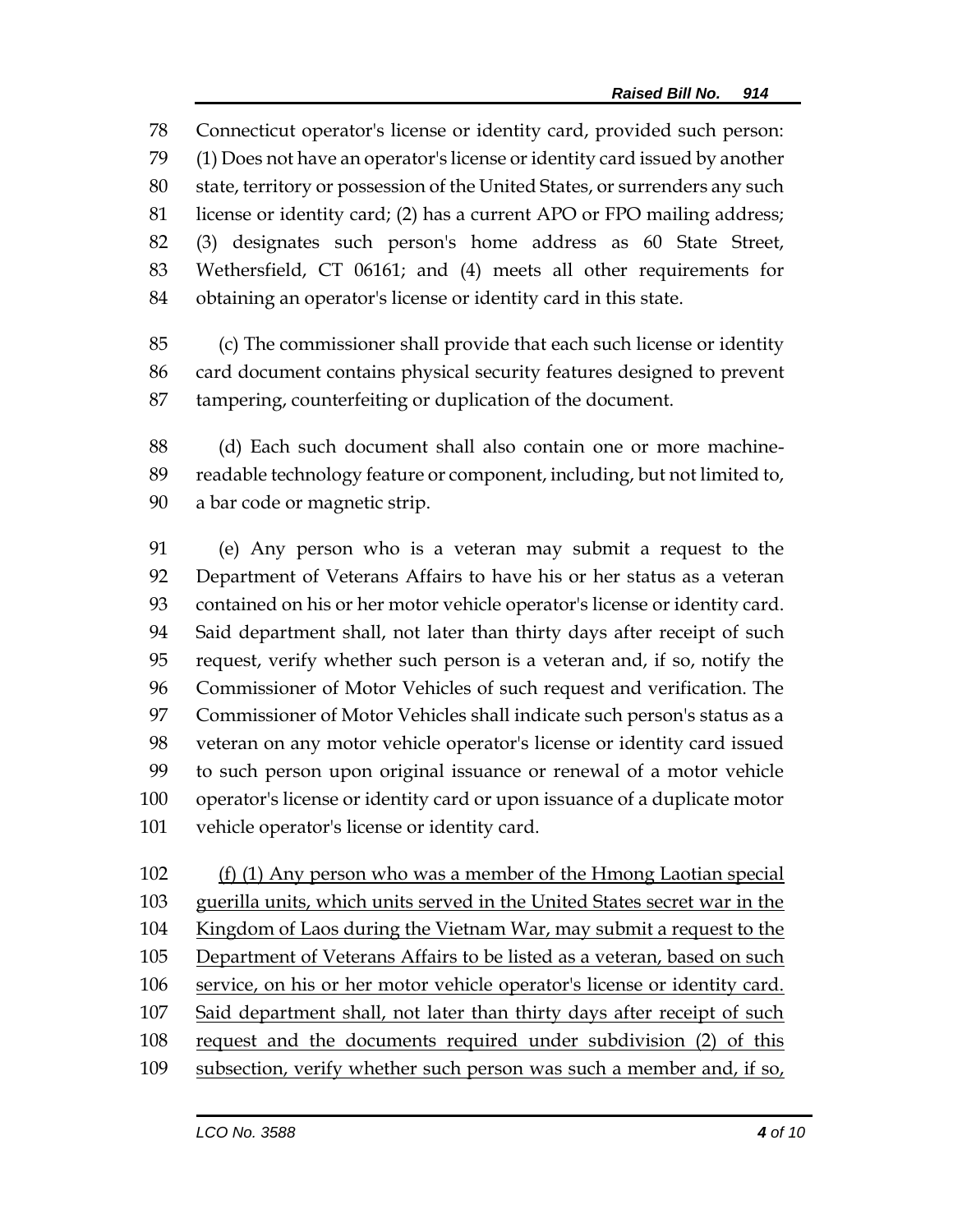notify the Commissioner of Motor Vehicles of such request and verification. The Commissioner of Motor Vehicles shall indicate such person's status as a veteran on any motor vehicle operator's license or identity card issued to such person upon original issuance or renewal of a motor vehicle operator's license or identity card or upon issuance of a duplicate motor vehicle operator's license or identity card. (2) Any such person who was a member of the Hmong Laotian

 special guerilla units shall submit to the Department of Veterans Affairs, in addition to the request under subdivision (1) of this subsection, (A) an affidavit stating (i) when such person served, (ii) where such person served, (iii) the unit in which such person served, and (iv) the capacity in which such person served; (B) any available corroborating witness affidavits; (C) any available official documentation of service; and (D) any other documents supporting such person's affidavit.

 **[**(f)**]** (g) As used in this section: (1) "Full legal name" means the most complete version of the name that appears on a person's certificate of birth, official passport or other document or documents accepted by the Commissioner of Motor Vehicles to verify the person's identity, unless the person presents a marriage license or certificate, a certificate of civil union, a divorce decree or an order of a court of competent jurisdiction pertaining to a permanent change of the person's name; and (2) "veteran" means (A) any person honorably discharged from, or released under honorable conditions from active service in, the armed forces, as defined in section 27-103, (B) any former member of the armed forces who is entitled to retirement pay under 10 USC Chapter 1223, as amended from time to time, or, but for age, would be so entitled, or (C) any person with a qualifying condition, as defined in section 27-103, who has received a discharge other than bad conduct or dishonorable 138 from active service in the armed forces.

 Sec. 3. Section 27-118 of the general statutes is repealed and the following is substituted in lieu thereof (*Effective October 1, 2021*):

(a) When any veteran or member, as defined in subsection (e) of this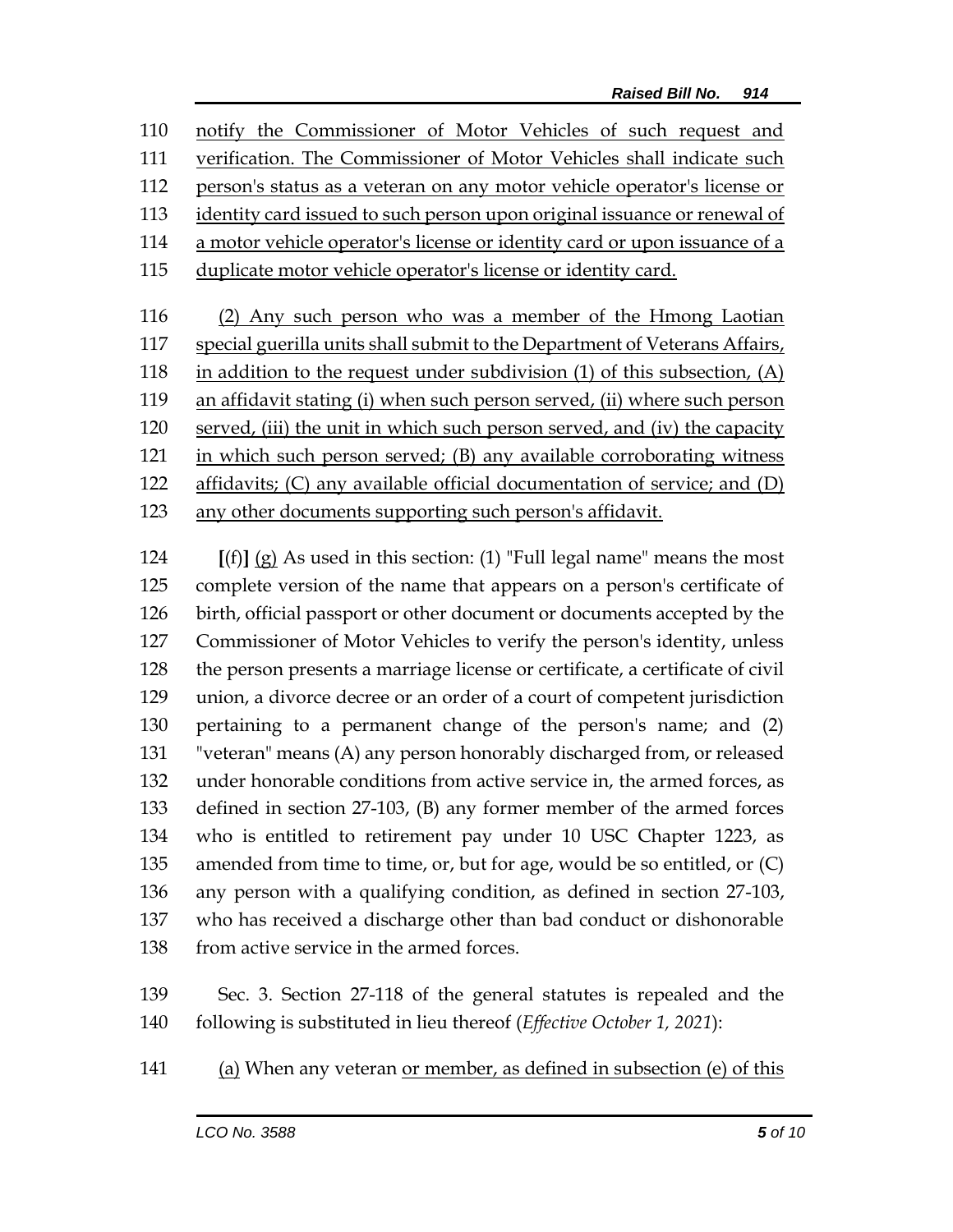section, dies, not having sufficient estate to pay the necessary expenses of the veteran's or member's last sickness and burial, as determined by the commissioner after consultation with the probate court for the district in which the veteran or member resided, the state shall pay the sum of one thousand eight hundred dollars toward such funeral expenses, and the burial shall be in some cemetery or plot not used exclusively for the burial of the pauper dead, and the same amount shall be paid if the body is cremated, but no amount shall be paid for the expenses for burial or cremation unless claim therefor is made within one year from the date of death, except that in cases of death occurring abroad, such claim may be made within one year after the remains of such veteran or member have been interred in this country. No provision of this section shall prevent the payment of the sum above named for the burial of any person, otherwise entitled to the same, on account of such burial being made outside the limits of this state.

 (b) Upon satisfactory proof by the person who has paid or provided for the funeral or burial expense to the commissioner of the identity of 159 the deceased veteran, the time and place of the deceased's death and burial and the approval thereof by the commissioner, **[**said**]** the sum of one thousand eight hundred dollars shall be paid by the Comptroller to the person who has paid the funeral or burial expense or, upon assignment by such person, to the funeral director who has provided the funeral.

 (c) (1) Upon satisfactory proof by the person who has paid or provided for the funeral or burial expense to the commissioner of the identity of the deceased member, the time and place of the deceased member's death and burial and the approval thereof by the commissioner, the sum of one thousand eight hundred dollars shall be 170 paid by the Comptroller to the person who has paid the funeral or burial expense, or upon assignment by such person, to the funeral director who has provided the funeral.

 (2) The person who has paid or provided for the funeral or burial expense shall provide to the commissioner (A) an affidavit stating (i)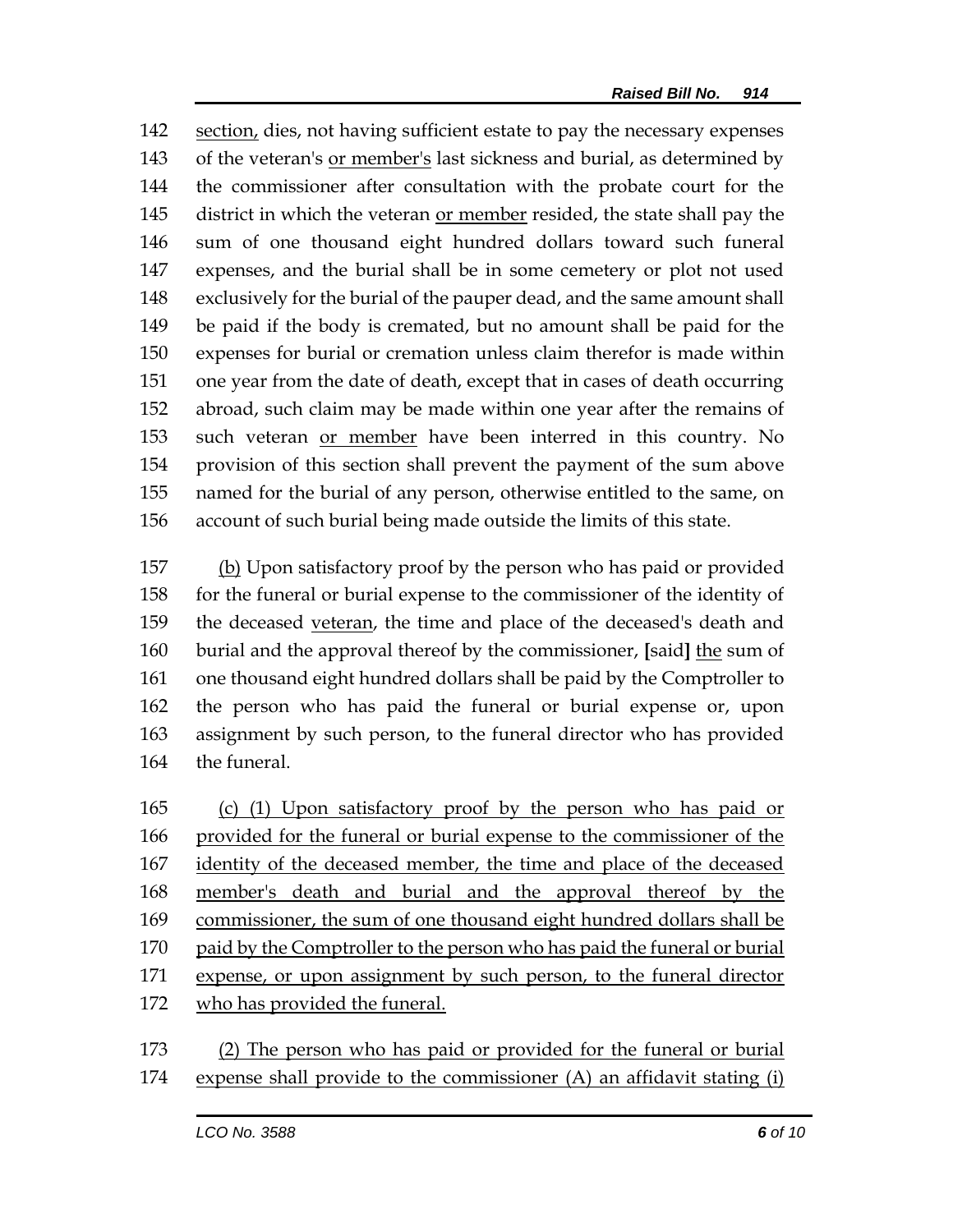when the deceased member served, (ii) where the deceased member served, (iii) the unit in which the deceased member served, and (iv) the capacity in which the deceased member served; (B) any available 178 corroborating witness affidavits; (C) any available official documentation of service; and (D) any other documents supporting the affidavit.

181 (d) Whenever the Comptroller has lawfully paid any sum toward the 182 expenses of the burial of any deceased veteran or member and it afterwards appears that the deceased left any estate, the Comptroller may present a claim on behalf of the state against the estate of such deceased veteran or member for the sum so paid, and the claim shall be a preferred claim against such estate and shall be paid to the Treasurer of the state. The commissioner, upon the advice of the Attorney General, may make application for administration upon the estate of any such deceased veteran or member if no other person authorized by law makes such application within sixty days after such payment has been made by the Comptroller.

 (e) As used in this section, (1) "veteran" means any person **[**(1)**]** (A) honorably discharged from, or released under honorable conditions from active service in, the armed forces, as defined in section 27-103, or **[**(2)**]** (B) with a qualifying condition, as defined in said section, who has received a discharge other than bad conduct or dishonorable from active service in the armed forces, and (2) "member" means any person who served in the Hmong Laotian special guerilla units, which units served in the United States secret war in the Kingdom of Laos during the Vietnam War.

 Sec. 4. Section 27-122b of the general statutes is repealed and the following is substituted in lieu thereof (*Effective October 1, 2021*):

 (a) As used in this section, "veteran" means any person (1) honorably discharged from, or released under honorable conditions from, active service in the United States Army, Navy, Marine Corps, Air Force or Coast Guard or any women's auxiliary branch thereof, organized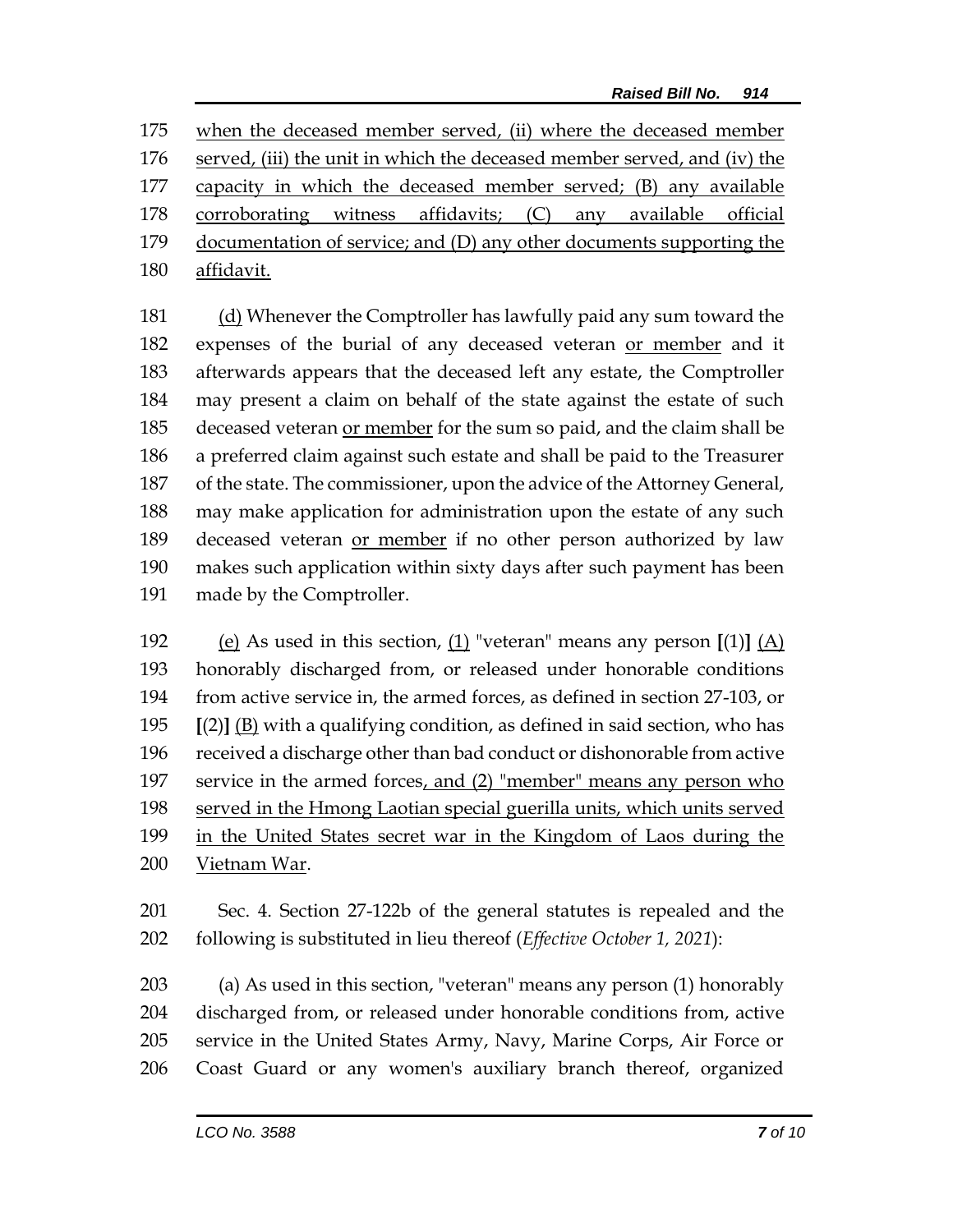pursuant to an Act of Congress; (2) who has completed at least twenty years of qualifying service, as described in and computed under 10 USC Chapter 1223, as amended from time to time, in the Connecticut National Guard; or (3) who was killed in action, or who died as a result of accident or illness sustained while performing active service, in the 212 United States Army, Navy, Marine Corps, Air Force or Coast Guard or any women's auxiliary branch thereof, organized pursuant to an Act of Congress, or in the Connecticut National Guard.

 (b) (1) Any veteran may, by letter or other communication addressed to the commissioner, or by will, request that upon his or her death his or her body be buried in a veterans' cemetery established pursuant to section 27-122a, or (2) the spouse or other next of kin may apply to the commissioner to have the body of such veteran buried in said veterans' cemetery, and in either case such request shall be granted.

 (c) (1) Any member or former member of the armed forces, as defined in subsection (a) of section 27-103, who is a resident of this state and is entitled to retirement pay under 10 USC Chapter 1223, as amended from time to time, or would have been entitled to retirement pay under said chapter, but for the fact that the person is under sixty years of age, may 226 by letter or other communication addressed to the commissioner, or by will, request that his or her body will be buried in said veterans' cemetery, or (2) the spouse or other next of kin may apply to the commissioner to have the body of such member or former member buried in said veterans' cemetery, and, in either case, such request shall be granted.

 (d) (1) (A) Any person who served in the Hmong Laotian special guerilla units, which units served in the United States secret war in the Kingdom of Laos during the Vietnam War, may, by letter or other 235 communication addressed to the commissioner, or by will, request that 236 upon his or her death his or her body be buried in a veterans' cemetery established pursuant to section 27-122a, or (B) the spouse or other next of kin may apply to the commissioner to have the body of such person buried in said veterans' cemetery, and in either case such request shall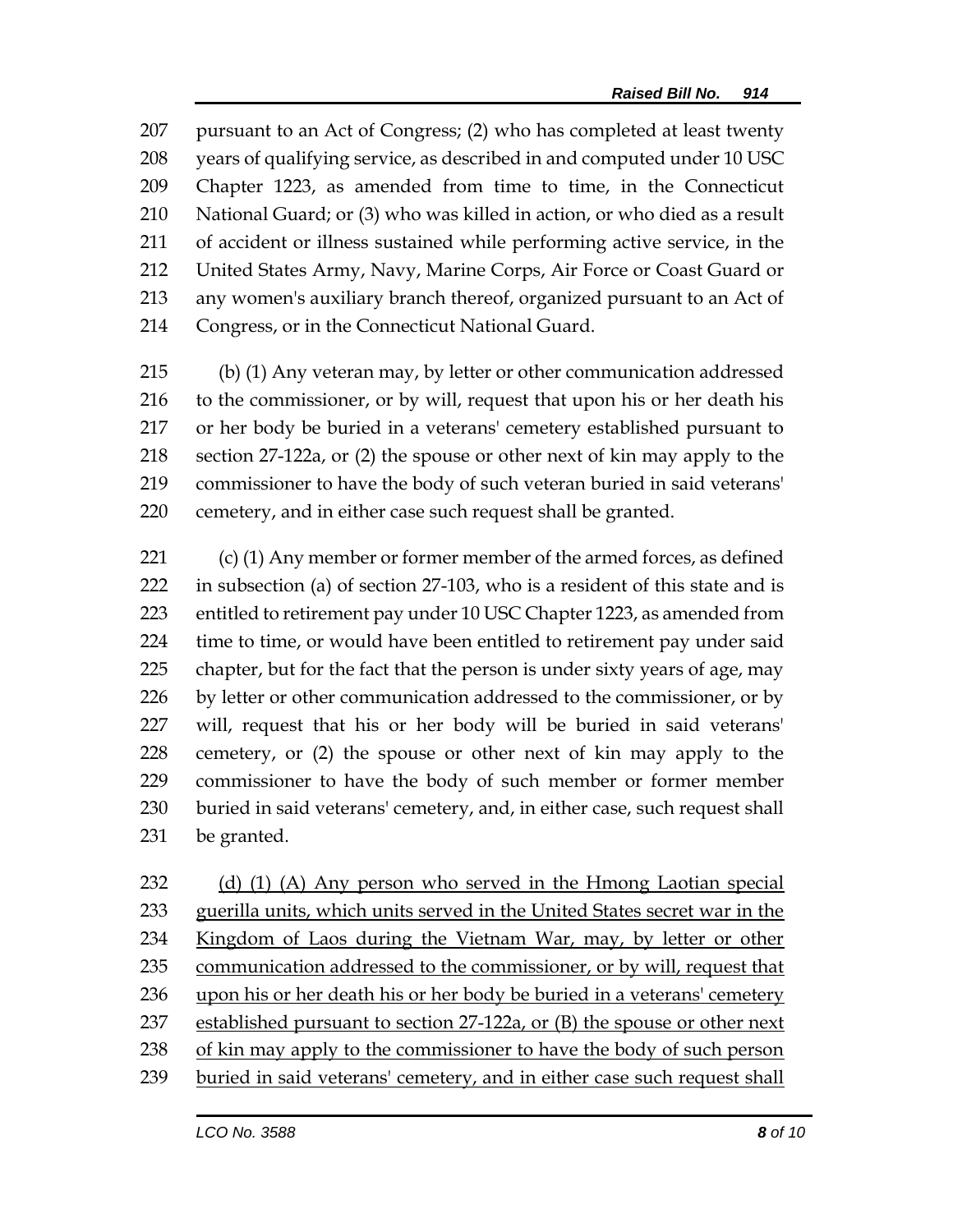be granted.

 (2) Such person who served in the Hmong Laotian special guerilla units, or the spouse or next of kin of such person, shall provide to the commissioner (A) an affidavit stating (i) when the person served, (ii) where the person served, (iii) the unit in which the person served, and (iv) the capacity in which the person served; (B) any available corroborating witness affidavits; (C) any available official 247 documentation of service; and (D) any other documents supporting the affidavit.

 **[**(d)**]** (e) The spouse of any veteran, or the spouse of any person who served in the Hmong Laotian special guerilla units described in subsection (d) of this section, shall, upon similar request or application made to the commissioner, be buried in said veterans' cemetery provided only one such request or application shall be granted.

 **[**(e)**]** (f) The commissioner shall designate an area in said veterans' 255 cemetery for veterans and any persons who served in the Hmong Laotian special guerilla units, described in subsection (d) of this section who, for religious reasons, require burial in a consecrated area.

 Sec. 5. (NEW) (*Effective October 1, 2021*) (a) The Commissioner of Veterans Affairs, in consultation with the Adjutant General, shall award a ribbon and medal to each member who is a resident of this state and who provides to the Department of Veterans Affairs (1) an affidavit 262 stating  $(A)$  when such person served,  $(B)$  where such person served,  $(C)$ 263 the unit in which such person served, and (D) the capacity in which such person served; (2) any available corroborating witness affidavits; (3) any available official documentation of service; and (4) any other documents supporting such person's affidavit. As used in this section, "member" means a person who served in the Hmong Laotian special guerilla units, which units served in the United States secret war in the Kingdom of Laos during the Vietnam War.

 (b) The commissioner, in consultation with the Adjutant General, shall adopt regulations, in accordance with the provisions of chapter 54